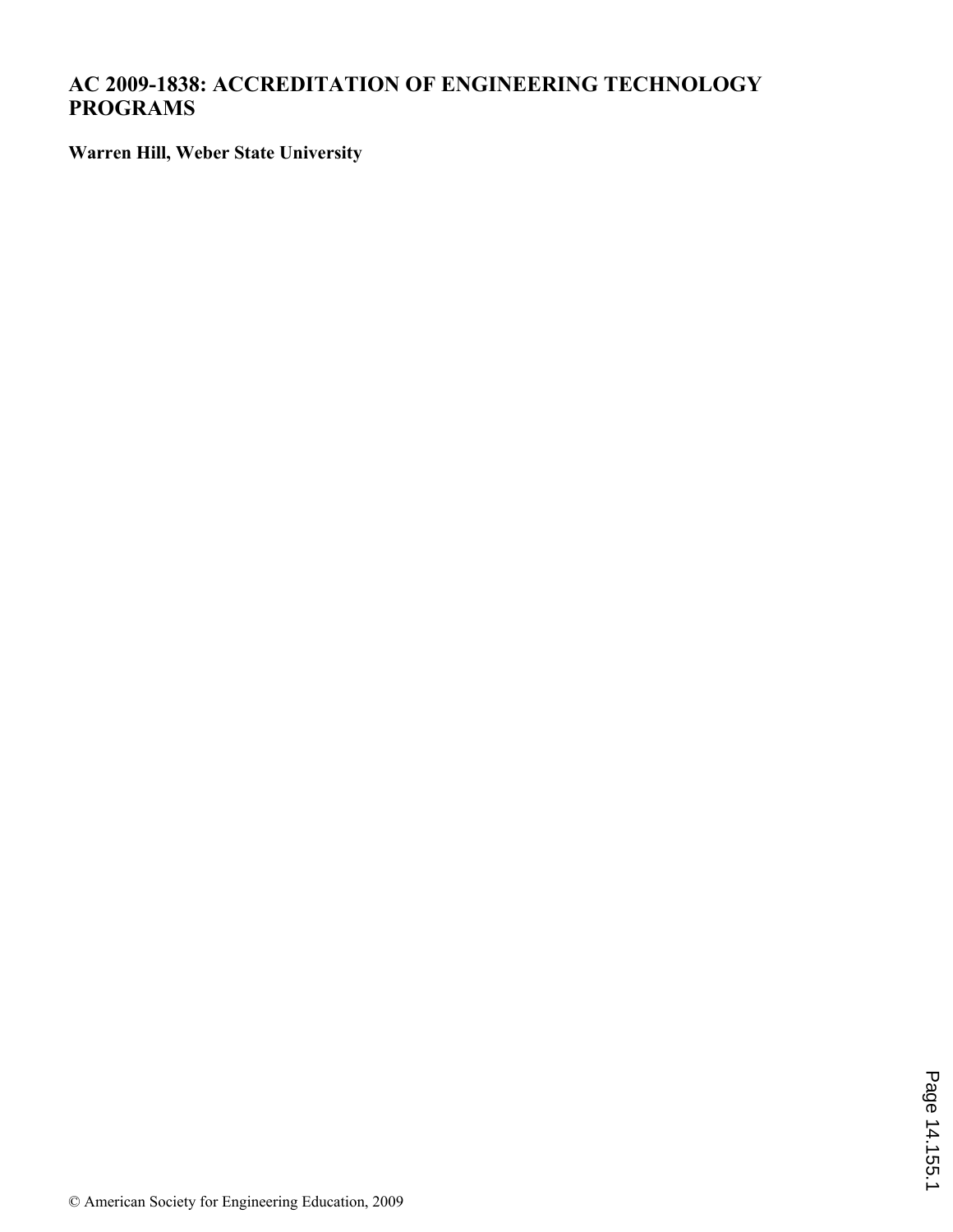# **Accreditation of Engineering Technology Programs**

#### Abstract

The Technology Accreditation Commission (TAC) of ABET, Inc. is proposing some major changes to the General Criteria for Accrediting Engineering Technology Programs. In particular Criterion 3, the criterion dealing with Program Outcomes, has been split into two parts, one that addresses baccalaureate degree programs and the other specific to associate degree programs. To further clarify the differentiated criteria for the two different types of programs, Criterion 5 dealing with curriculum, has also been modified. There have also been some modifications to the other criteria in an attempt to increase the commonality among the criteria for all four commissions of ABET as well to clarify the language in the overall criteria. This paper discusses the major changes in the TAC criteria and in particular, how TAC has attempted to make the criteria for associate degree programs a better fit to such programs.

### **Introduction**

Several years ago the Accreditation Board for Engineering and Technology (ABET) started a process called harmonization in regard to the general criteria for accreditation. This was an attempt to get the four commissions of ABET, namely the Applied Science Accreditation Commission (ASAC), the Computing Accreditation Commission (CAC), the Engineering Accreditation Commission (EAC), and the Technology Accreditation Commission (TAC) to modify their respective general criteria to be similar in format. This was done to help institutions that had programs that were accredited by more than one commission with the accreditation process by having similar criteria among the four different commissions. In particular, of the eight general criteria, all but Criterion 3 dealing with Program Outcomes, and Criterion 5 dealing with Curriculum, were to be as similar as possible. While this process was taking place, TAC was also attempting to update the criteria for technology programs as the last major criteria changes were in the year 2000 with the introduction of the TCK 2000 criteria. This paper describes the some of the proposed changes to the TAC criteria and the rationale behind those changes.

It should be noted that the author has served on the Technology Accreditation Commission for five years and most recently completed his third year as an at-large member of the Executive Committee of TAC. He has also been serving on the Criteria Committee and as such, has been directly involved with the development of the revised criteria and has been an advocate for differentiated criteria for associate degree programs. While the specific criteria referenced in this paper are taken directly from the appropriate ABET documents, the opinions expressed by the author are his and his alone and are not the official opinions of either TAC or ABET.

#### Criterion 3 – Program Outcomes

The definition from the current 2008-2009 Criteria<sup>1</sup> used for program outcomes is as follows: "Program outcomes are narrower statements that describe what students are expected to know and be able to do by the time of graduation. These relate to the skills, knowledge, and behaviors that students acquire in their matriculation through the program." The title of this definition has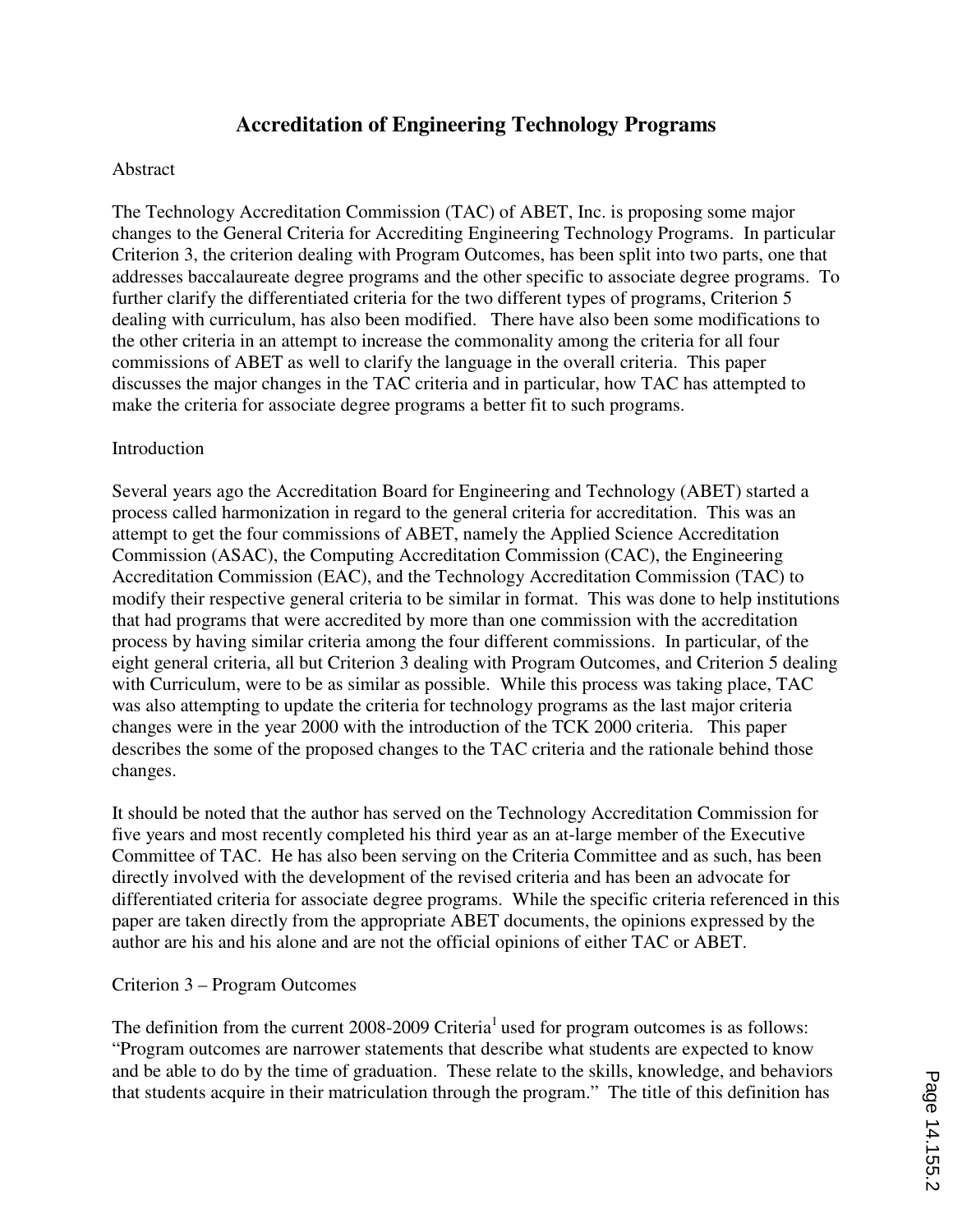been changed in the proposed criteria<sup>2</sup> to Student Outcomes and the definition has been changed to read: "Student outcomes describe what students are expected to know and be able to do by the time of graduation. These relate to the skills, knowledge, and behaviors that students attain as they progress through the program." The change from the term program outcomes to the term student outcomes was made to strengthen the concept that these outcomes are attributes that we want the students to achieve, not the program. These outcomes are well known as the a through k program attributes that visiting teams are looking for as demonstrated through assessment.

The use of the word "narrower" in the current criteria refers to the idea that the outcomes are narrower in scope than the program educational objectives that are currently defined as follows: "Program educational objectives are broad statements that describe the career and professional accomplishments that the program is preparing graduates to achieve." This definition has also been modified such that the proposed definition now reads: "Program educational objectives are broad statements that describe what graduates are expected to attain within a few years of graduation. Program educational objectives are based on the needs of the program's constituencies." Note the addition of the sentence containing the term "the program's constituencies" emphasizing that programs must include input from their constituencies in developing their program objectives.

In rewriting the program outcomes, now student outcomes, the TAC attempted to accomplish two major goals. The first was to bring the language more in line with the Sydney<sup>3</sup> and Dublin<sup>3</sup> Accords such that the resultant criteria would be more international in scope. The second goal was to provide a slightly different and less onerous set of required outcomes for two-year degree programs. Thus the total number of outcomes for four-year degree programs remains at eleven (a-k) but the number of outcomes for two-year degree programs has been reduced to nine (a-i). The major rationale for this reduction is that two-year degree programs obviously only have half as much time to prepare a graduate to achieve the required outcomes. It should be noted that differentiated criteria are not new to ABET as the ASAC already has two sets of outcomes, one for four-year graduates and one for two-year graduates. Further, the program specific criteria (Civil, Construction, Manufacturing, Mechanical, etc.) for technology programs have had differentiated criteria for two-year and four-year programs for many years. The differences between the existing Criterion 3 set of Program Outcomes and the proposed Program Outcomes for both four and two-year degrees are outlined below.

### Current and Proposed Program Outcomes

The existing program outcomes are listed below with the proposed outcomes for baccalaureate and associate degree programs in columns immediately following each currently existing outcome. The current Criterion 3 lead-in to all of these outcomes states that "Each program must demonstrate that graduates have:"

The proposed lead-in for Criterion 3 would be "Each program must have documented student outcomes that prepare graduates to attain the program educational objectives. There must be a documented and effective process for the periodic review and revision of these student outcomes*.*  For purposes of this section, broadly defined activities are those that involve a variety of resources, that involve the use of new processes, materials, or techniques in innovative ways, and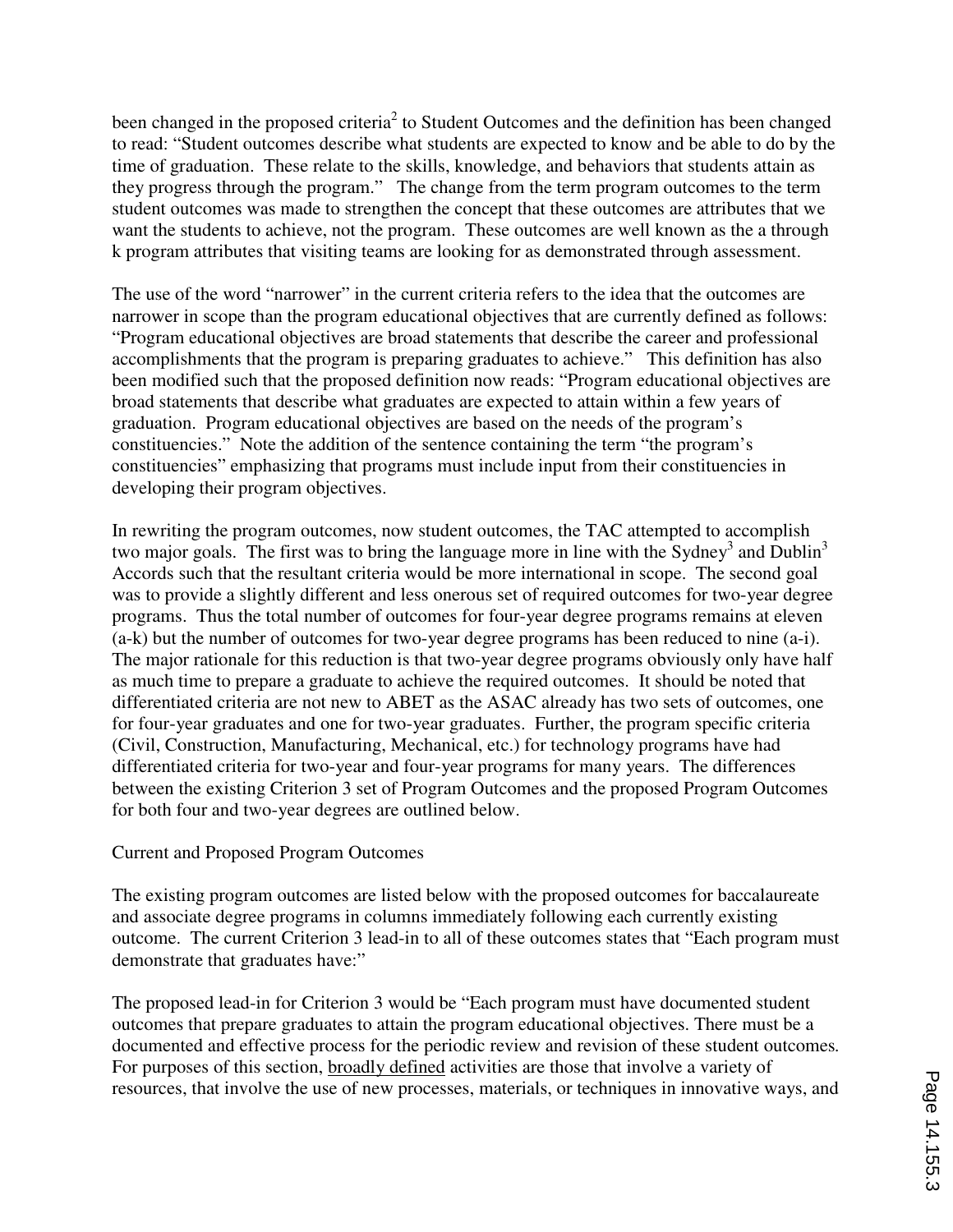that require knowledge of standard operating procedures*.* Narrowly defined activities are those that involve limited resources, that involve the use of conventional processes and materials in new ways, and that require knowledge of basic operating processes." For both baccalaureate and associate degree programs, the student outcomes must include, but are not limited to, the following learned capabilities (listed in their respective columns).

The outcomes are as follows:

a. an appropriate mastery of the knowledge, techniques, skills, and modern tools of their disciplines

| Proposed – Baccalaureate                                                                    | Proposed - Associate                        |
|---------------------------------------------------------------------------------------------|---------------------------------------------|
| an ability to select and apply the knowledge, an ability to apply the knowledge,            |                                             |
| techniques, skills, and modern tools of their techniques, skills, and modern tools of their |                                             |
| disciplines to broadly-defined engineering                                                  | disciplines to narrowly defined engineering |
| technology activities                                                                       | technology activities                       |
|                                                                                             |                                             |

b. an ability to apply current knowledge and adapt to emerging applications of mathematics, science, engineering, and technology

| Proposed – Baccalaureate                                                         | Proposed - Associate                         |
|----------------------------------------------------------------------------------|----------------------------------------------|
| an ability to select and apply a knowledge of an ability to apply a knowledge of |                                              |
| mathematics, science, engineering, and                                           | mathematics, science, engineering, and       |
| technology to engineering technology                                             | technology to engineering technology         |
| problems that require the application of                                         | problems that require limited application of |
| principles and applied procedures or                                             | principles but extensive practical knowledge |
| methodologies                                                                    |                                              |
|                                                                                  |                                              |

c. an ability to conduct, analyze and interpret experiments, and apply experimental results to improve processes

| Proposed – Baccalaureate                  | Proposed - Associate                       |
|-------------------------------------------|--------------------------------------------|
| an ability to conduct standard tests and  | an ability to conduct standard tests and   |
| measurements; to conduct, analyze, and    | measurements, and to conduct, analyze, and |
| interpret experiments; and to apply       | interpret experiments                      |
| experimental results to improve processes |                                            |

d. an ability to apply creativity in the design of systems, components, or processes appropriate to program educational objectives

| Proposed – Baccalaureate                                                             | Proposed - Associate |
|--------------------------------------------------------------------------------------|----------------------|
| an ability to design systems, components, or an ability to function effectively as a |                      |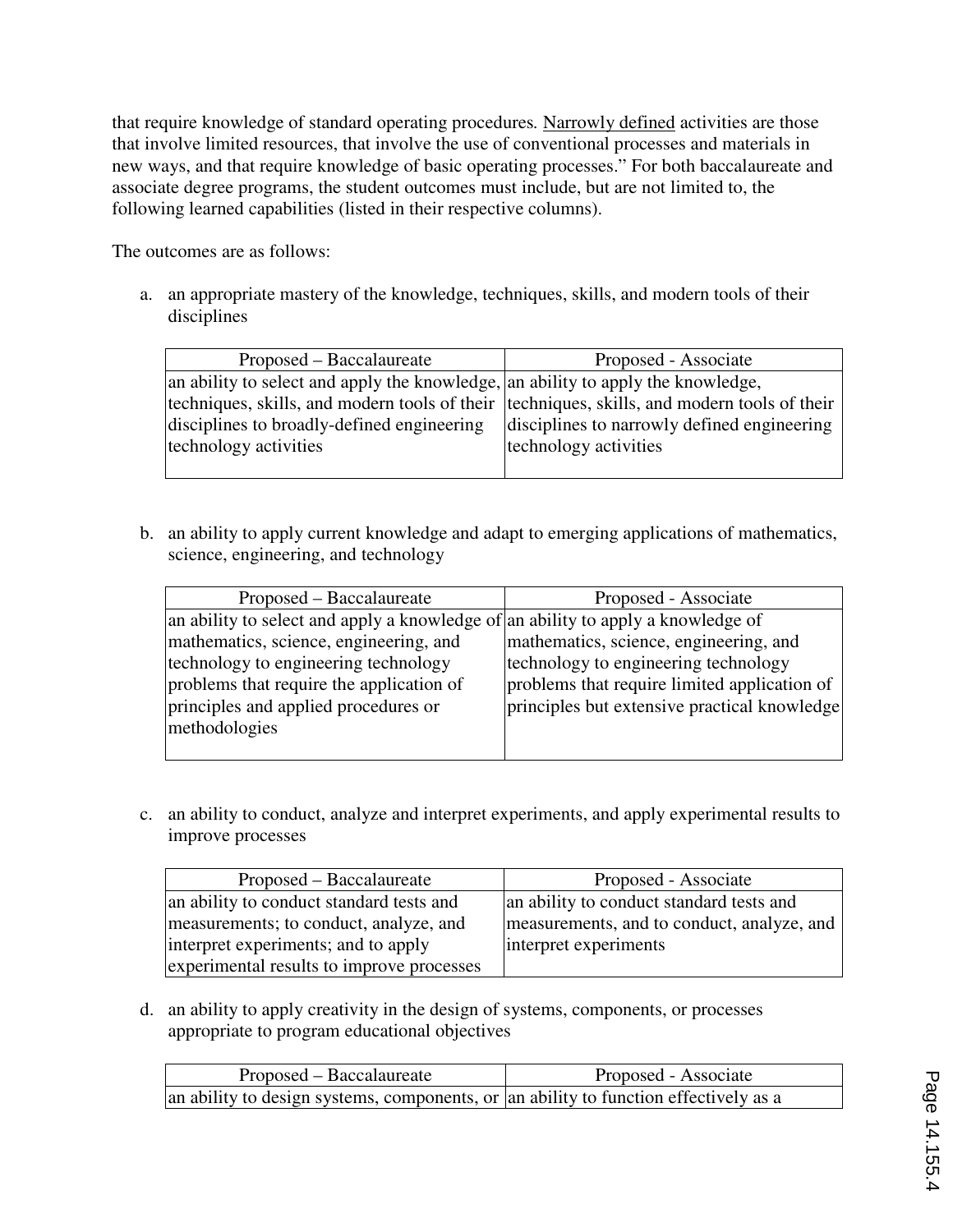| processes for broadly-defined engineering  | member of a technical team |
|--------------------------------------------|----------------------------|
| technology problems appropriate to program |                            |
| educational objectives                     |                            |

e. an ability to function effectively on teams

| Proposed – Baccalaureate                | Proposed - Associate                       |
|-----------------------------------------|--------------------------------------------|
| an ability to function effectively as a | an ability to identify, analyze, and solve |
| member or leader on a technical team    | narrowly defined engineering technology    |
|                                         | problems,                                  |

## f. an ability to identify, analyze and solve technical problems

| Proposed – Baccalaureate                   | Proposed - Associate                   |
|--------------------------------------------|----------------------------------------|
| an ability to identify, analyze, and solve | an ability to communicate effectively  |
| broadly-defined engineering technology     | regarding narrowly defined engineering |
| problems                                   | technology activities                  |

# g. an ability to communicate effectively

| Proposed – Baccalaureate              | Proposed - Associate                          |
|---------------------------------------|-----------------------------------------------|
| an ability to communicate effectively | an understanding of the need for and an       |
| regarding broadly-defined engineering | ability to engage in self-directed continuing |
| technology activities                 | professional development                      |

h. a recognition of the need for, and an ability to engage in lifelong learning

| Proposed – Baccalaureate                                                       | Proposed - Associate                     |
|--------------------------------------------------------------------------------|------------------------------------------|
| an understanding of the need for and an                                        | an understanding of and a commitment to  |
| ability to engage in self-directed continuing address professional and ethical |                                          |
| professional development                                                       | responsibilities including a respect for |
|                                                                                | diversity, and                           |

i. an ability to understand professional, ethical and social responsibilities

| Proposed – Baccalaureate                 | Proposed - Associate |
|------------------------------------------|----------------------|
| an understanding of and a commitment to  |                      |
| address professional and ethical         |                      |
| responsibilities including a respect for |                      |
| diversity                                |                      |
|                                          |                      |

j. a respect for diversity and a knowledge of contemporary professional, societal and global issues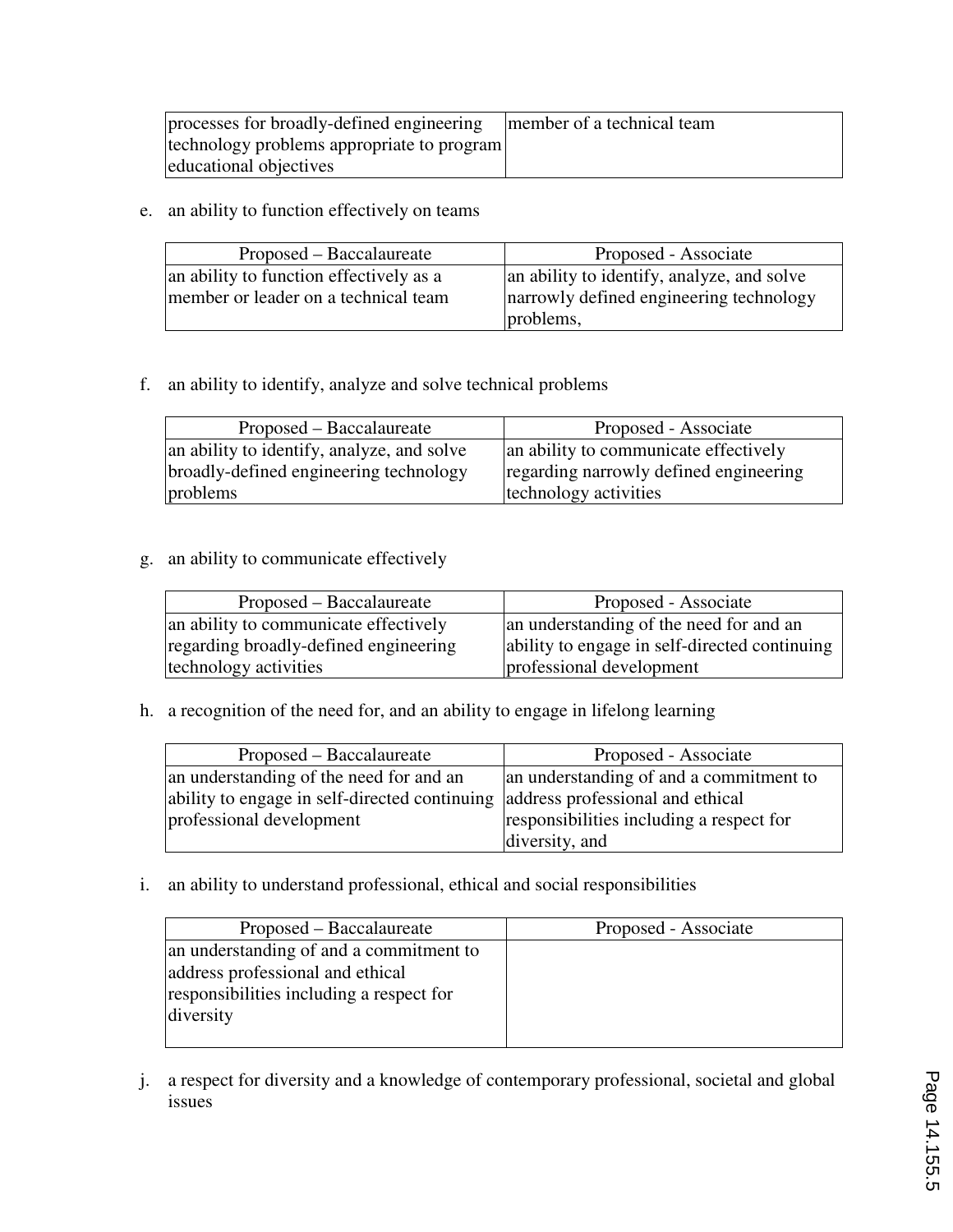| Proposed – Baccalaureate                      | Proposed - Associate |
|-----------------------------------------------|----------------------|
| a knowledge of the impact of engineering      |                      |
| technology solutions in a societal and global |                      |
| context, and                                  |                      |

k. a commitment to quality, timeliness, and continuous improvement

| Proposed – Baccalaureate                 | Proposed - Associate                     |
|------------------------------------------|------------------------------------------|
| a commitment to quality, timeliness, and | a commitment to quality, timeliness, and |
| continuous improvement                   | continuous improvement                   |

It can be seen that there are several distinct differences between the current outcomes and the proposed outcomes that go beyond just modifying and shortening the list of outcomes for associate degree programs. Firstly clarifying language has been added through the use of the terms "broadly defined activities" and "narrowly defined activities" to further differentiate between baccalaureate and associate degree programs. These modifiers also serve to match these outcomes more closely to the language of the Sydney and Dublin Accords.

Secondly, the criteria have been rewritten to have the outcomes more closely match the attributes that are expected of a competent engineering technologist or technician respectively. For example, item b presently states that "Each program must demonstrate that graduates have an ability to apply current knowledge and adapt to emerging applications of mathematics, science, engineering and technology". This outcome has been modified to read that for baccalaureate degree programs "….student outcomes must include, but are not limited to, the following learned capabilities: an ability to select and apply a knowledge of mathematics, science, engineering, and technology to engineering technology problems that require the application of principles and applied procedures or methodologies." The corresponding outcome for associate degree programs now reads "…an ability to apply a knowledge of mathematics, science, engineering, and technology to engineering technology problems that require limited application of principles but extensive practical knowledge." It was felt that what we really want from our graduates is the ability to use math and science to solve engineering technology problems and not worry about adapting to emerging applications in these fields. Note also that the proposed criterion refers to the a-k or the a-i outcomes as learned capabilities meaning that we want our students to have attained these attributes as a result of having gone through their particular program.

Thirdly, we have also attempted to more closely match what is appropriate for a graduate from an engineering technology program by modifying the criterion which dealt with lifelong learning by replacing this term with continuing professional development. Again it should be noted that the title of Criterion 3 has been changed from Program Outcomes to Student Outcomes to more appropriately reflect that these outcomes apply to our students, not to the program.

Criterion 5 – Curriculum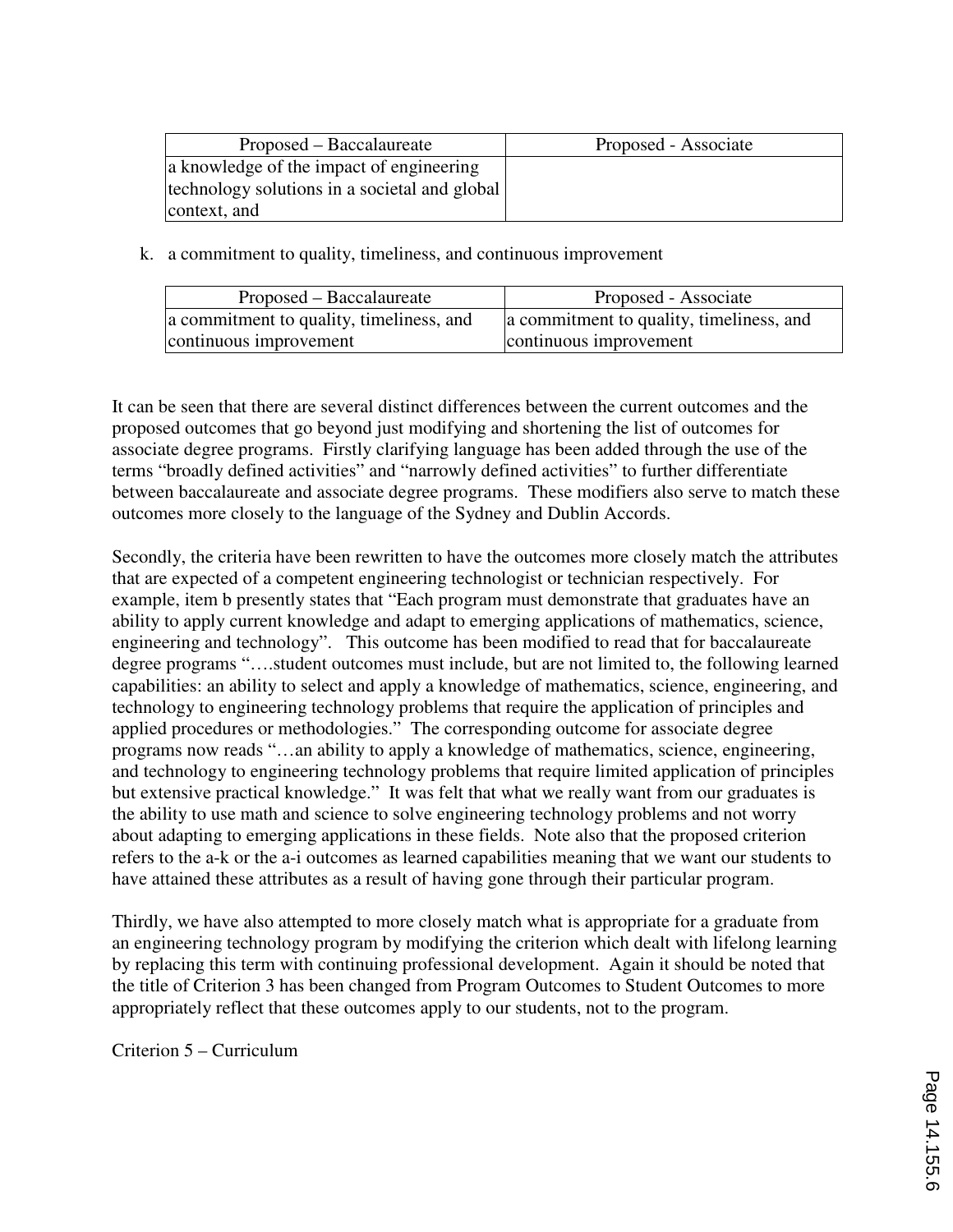To match up with the changes that were made in the outcomes criterion, in particular to differentiate between two and four-year degree programs, there were also several changes that were made in Criterion 5 dealing with curriculum. The current criterion requires that associate degree programs cover algebra and trigonometry and include an introduction to mathematics about the level of algebra and trigonometry. For an associate degree program, the proposed criterion requires only algebra and trigonometry at a level appropriate to the program educational objectives. This criterion has also been changed for baccalaureate degree programs as described below. In both cases, the other important change is that the math required by a program be appropriate to the program educational objectives.

The other major change in the area of curriculum was in the requirement for a capstone course. While the current criterion requires a capstone or other integrating experiences for both associate and baccalaureate degree programs, it was felt that this was too difficult a requirement for an associate degree program to meet. Therefore this requirement was made optional for two-year degree programs. These changes are shown below for each of these two areas. The current program requirements are listed in standard type while the proposed requirements for both baccalaureate and associate degree programs are in italics.

- Mathematics The level and focus of the mathematics content must provide students with the skills to solve technical problems appropriate to the discipline and the program educational objectives. Algebra, trigonometry, and an introduction to mathematics above the level of algebra and trigonometry constitute the foundation mathematics for an associate degree program. Integral and differential calculus, or other appropriate mathematics above the level of algebra and trigonometry, constitutes the foundation mathematics for baccalaureate programs.
- *Mathematics Associate degree programs will at a minimum include algebra and trigonometry at a level appropriate to the program educational objectives. Baccalaureate degree programs*  will include mathematics above the level of algebra and trigonometry; the minimum level of *mathematics will be integral and differential calculus or another mathematics that is appropriate to the program educational objectives.*
- Technical Content The technical content of a program must focus on the applied aspects of science and engineering in that portion of the technological spectrum closest to product improvement, manufacturing, construction, and engineering operational functions. The technical content must develop the skills, knowledge, methods, procedures, and techniques associated with the technical discipline and appropriate to the goals of the program.
	- d. Capstone or other integrating experiences must draw together diverse elements of the curriculum and develop student competence in focusing both technical and non-technical skills in solving problems.
- *Technical Content The technical content must develop the skills and knowledge appropriate to the educational objectives of the program and must represent at least 1/3 of the total credit hours for the program but no more than 2/3 the total credit hours for the program.* 
	- *d. Capstone or other integrating experiences that draw together diverse elements of the curriculum and develop student competence in focusing both technical and non-technical*